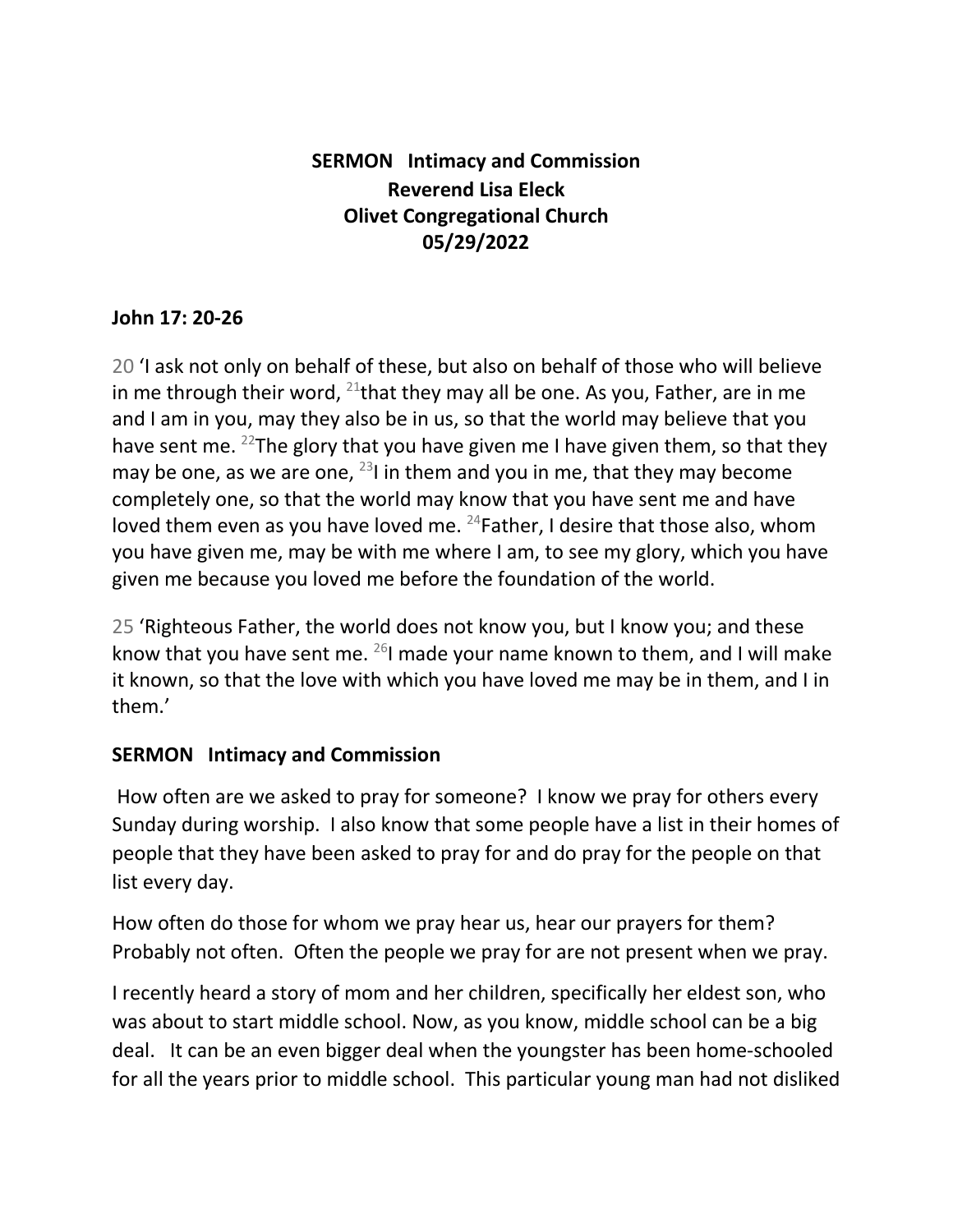home schooling. But he asked his parents to allow him to go to public middle school to be with the friends he had made at church. And his parents agreed he could go to the public school.

Now, in this household, the mom and her children would say bedtime prayers each night. They prayed together.

But on the night before his first day of middle school, as the son was getting ready for bed, he stopped. He asked his mother to pray for him. She reminded him that they prayed together each night. But that wasn't what her son wanted. Her son asked her to pray for him like she did each night after their together prayers, when she thought they were asleep.

You see, that mom would return to her children's room and pray for them each night while they were sleeping. Her son had overheard those prayers and it had made quite an impression on him. So on the night before he was to start middle school, that new and different thing, he wanted to hear the prayer that she would be praying for him that night - her prayer to God for him as he started middle school.\*

In our scripture reading this morning, Jesus was overheard by his disciples in his prayer to his Father. It was an intimate prayer with his Father, but it was a prayer for them. In this, his final prayer in John's gospel for his friends before his death, Jesus had not gone off to some mountaintop or out into the desert or into a garden. He was not responding to a request to teach them to pray by giving them a recipe for prayer - The Lord's Prayer. No. Jesus had shared his last meal with his friends and then he prayed for them. Aloud. He wanted them to hear his prayer to his Father for them.

It was an intimate prayer – Jesus poignantly and lovingly speaking to his Father. But Jesus' intimate prayer was meant to be overheard. Jesus was speaking to God on behalf of his disciples. But it was not only on behalf of his disciples in that moment in time. Jesus' prayer was on behalf of all who would be his disciples in the future; generations and generations of followers, including us. Jesus prayed, "I ask not only on behalf of these, but also on behalf of those who will believe in me through their word, that they may all be one. As you, Father, are in me and I am in you, may they also be in us."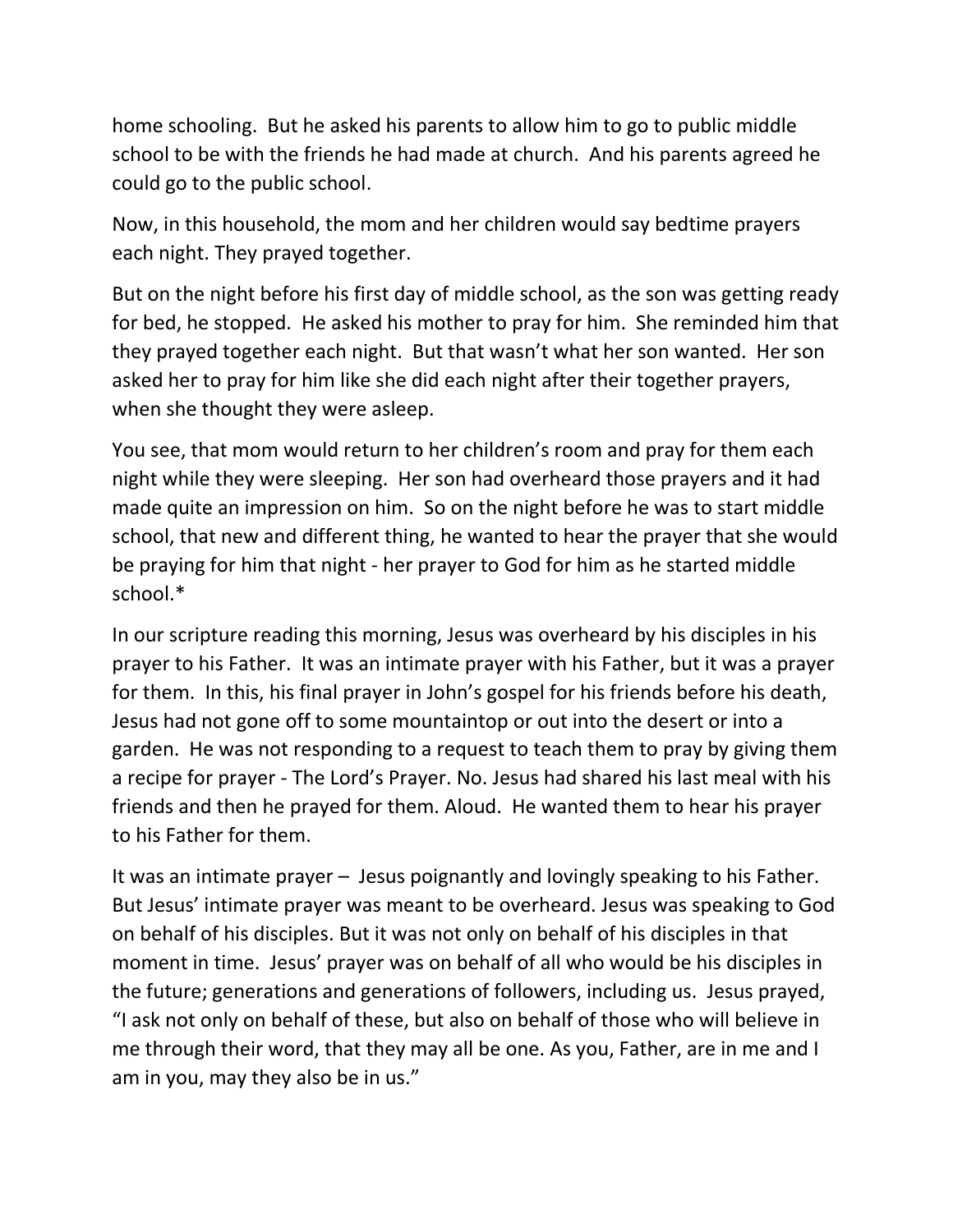Jesus was praying that his followers then and those who would hear of him from them for generations to come might be one – one with him, one with his Father, one with each other. He was praying for oneness. Jesus prayed, "so that they may be one, as we are one, I in them and you in me, that they may become completely one, so that the world may know that you have sent me and have loved them even as you have loved me."

One in love. Visible to the world. God's love made visible through his followers. That was Jesus' prayer to his Father for his followers. That they might be one – with him and his Father and with each other. From the beginning of John's gospel, from the beginning of time, Jesus was one with God and became one with humanity to show us God. John tells us, "No one has ever seen God. It is God the only Son, who is close to the Father's heart, who has made him known." (John 1:18)

And why would God do that? John tells us, it is because "God so loved the world that he gave his only Son, so that everyone who believes in him may not perish but may have eternal life." (John 3:16) God so loved the world. Love.

The reason for Jesus' life, the key to that oneness with the Father and the oneness with all people would be love. And that love was meant to hold his people together and be visible in the world and to the world.

Jesus prayed for his friends, that they might overhear his prayer, that they might understand God's love and his mission in the world But he also prayed this prayer so that his friends would know what Jesus expected of his followers. They were being called to live as one as well.

Now, God created humans in God's image, in the image of love. But God also made humans different from each other. Our God creator created diversity in the human race. So, while Jesus prayed that his followers might become one, he did not expect them to be the same.

I think The Message version of scripture for this passage says it wonderfully:

*I'm praying not only for them But also for those who will believe in me Because of them and their witness about me.*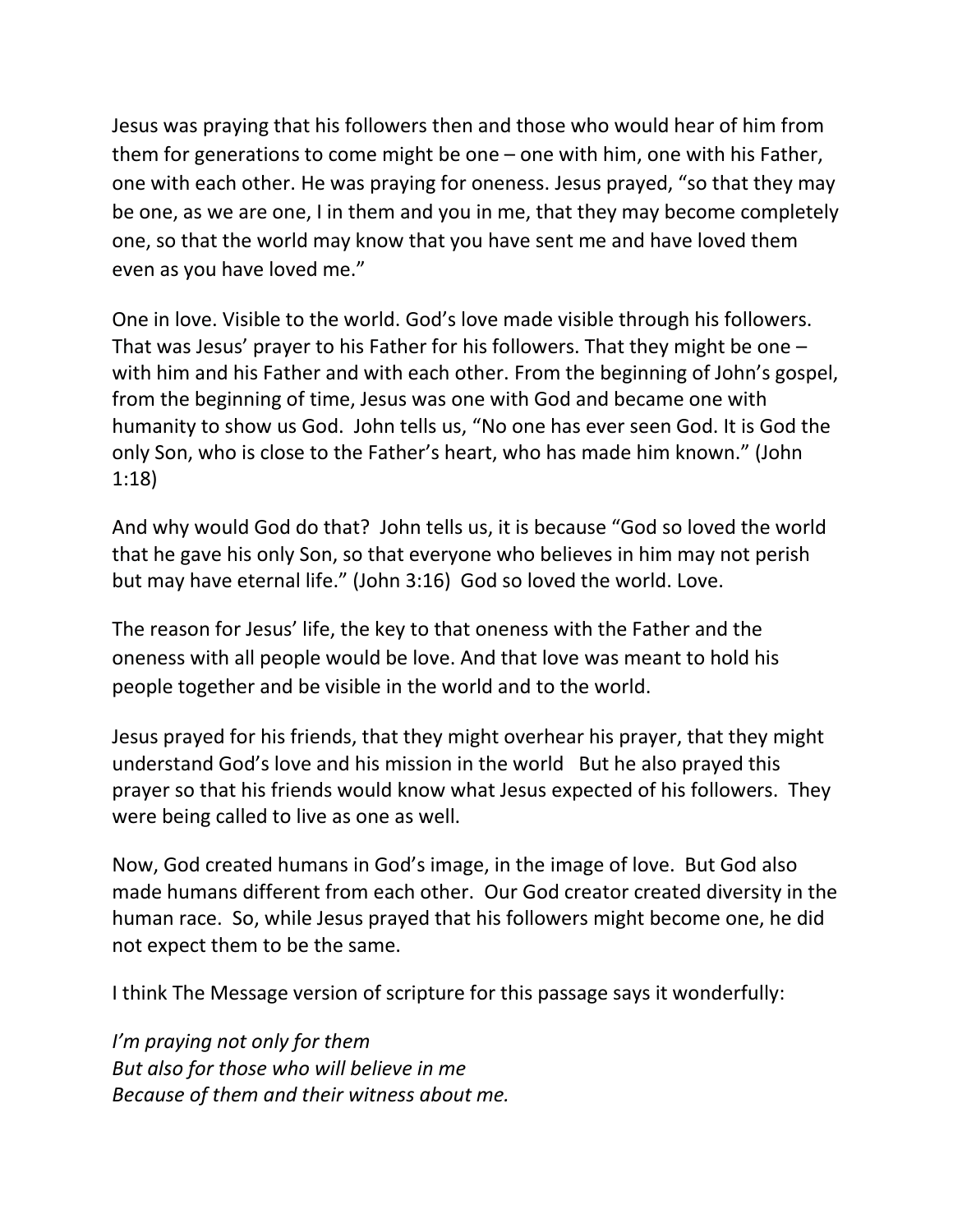*The goal is for all of them to become one heart and mind— Just as you, Father, are in me and I in you, So they might be one heart and mind with us. Then the world might believe that you, in fact, sent me. The same glory you gave me, I gave them, So they'll be as unified and together as we are— I in them and you in me. Then they'll be mature in this oneness, And give the godless world evidence That you've sent me and loved them In the same way you've loved me. (The Message)*

Krista Tippett, is an award winning journalist and host of the public radio broadcast and podcast entitled On Being. She shares segments of some of her interviews in her book, Becoming Wise; An Inquiry into the Mystery and Art of Living. She shares the story of a young man named Nathan Schneider. He had no religious affiliation, was a None. She led into her interview by sharing her observation that "the growing universe of the Nones – the new nonreligious – is one of the most spiritually vibrant spaces in modern life." She introduced Nathan as a "millennial public intellectual, straddling journalism, the academy, social activism and religion."

She shared his account of the Occupy Wall Street movement, a protest in response to the financial crisis of 2008, which included a spiritual component. He wrote, "When young people in the secular and social political movement that was Occupy Wall Street started turning their attention to churches – sometimes actually protesting in front of them – it wasn't that they were protesting the things that a church would claim to believe. What they were actually saying was, "Church, act like a church!" (p. 171)

Now Nathan had been raised to explore different faith traditions. He studied the history of many religions and actually chose to be baptized at age 18 in the Catholic Church. He discussed with Krista Tippett the questions that people who are searching ask, like whether God exists. And he continued that the proof that seekers sought was actually in relationships. He explained "The real power of a lot of these arguments is in the kind of relationship that they're forging - the way in which they express God in and through an account of relationship between people." (p 172)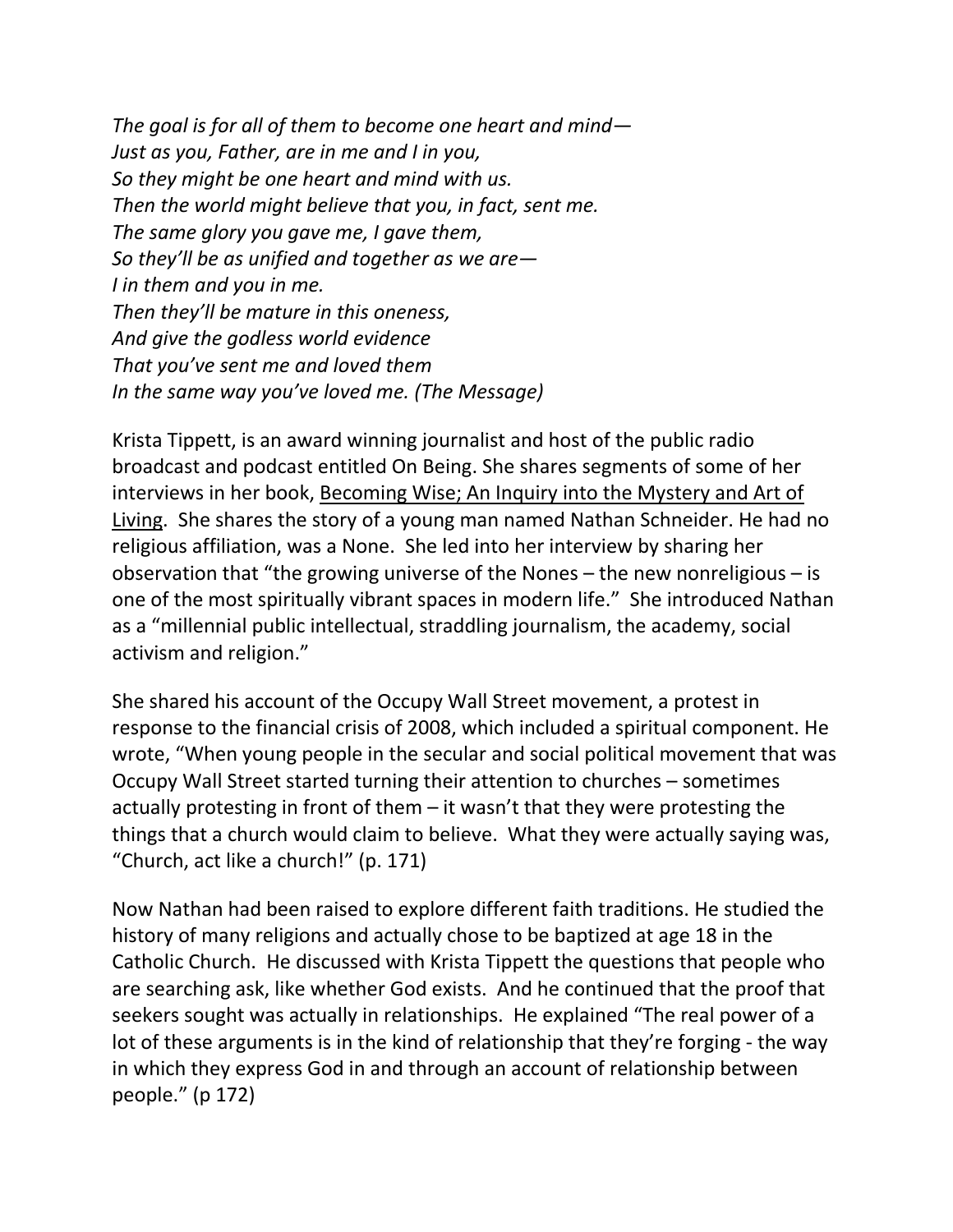He went on to share the little known story of "Occupy Sandy." You see, those young protestors at Occupy Wall Street were protesting in NYC when Hurricane Sandy struck. They wanted to do something. They wanted to help. They actually set up the first website identifying where people could deliver supplies. To churches.

These protestors, who perhaps had no experience with church or had been wounded by churches, worked side by side with religious people, people of faith communities. Nathan explained that they could see

"the power of those communities, see the resilience of those communities in a way that their movement had not been able to build for itself. And they would see what they could draw from the ideas of those traditions... They started recognizing that there was something real in this religious language that connected with the frustrations that they were feeling with society around them." (p 174)

Connecting with society around them. Being in relationship.

Jesus prayed for his disciples and for us, that we might be in relationship, one with him and his Father. He prayed that the teaching he shared and the love he shared would be passed on to future generations, not only in word, but in the living of the lives of his followers – reaching out to others in our wounded world and living lives of justice, compassion, healing, forgiveness, peace, and love. Especially in Love. On that night, Jesus prayed

*I'm praying not only for them But also for those who will believe in me Because of them and their witness about me. The goal is for all of them to become one heart and mind— Just as you, Father, are in me and I in you, So they might be one heart and mind with us...*

*Then they'll be mature in this oneness, And give the godless world evidence That you've sent me and loved them In the same way you've loved me. (The Message)*